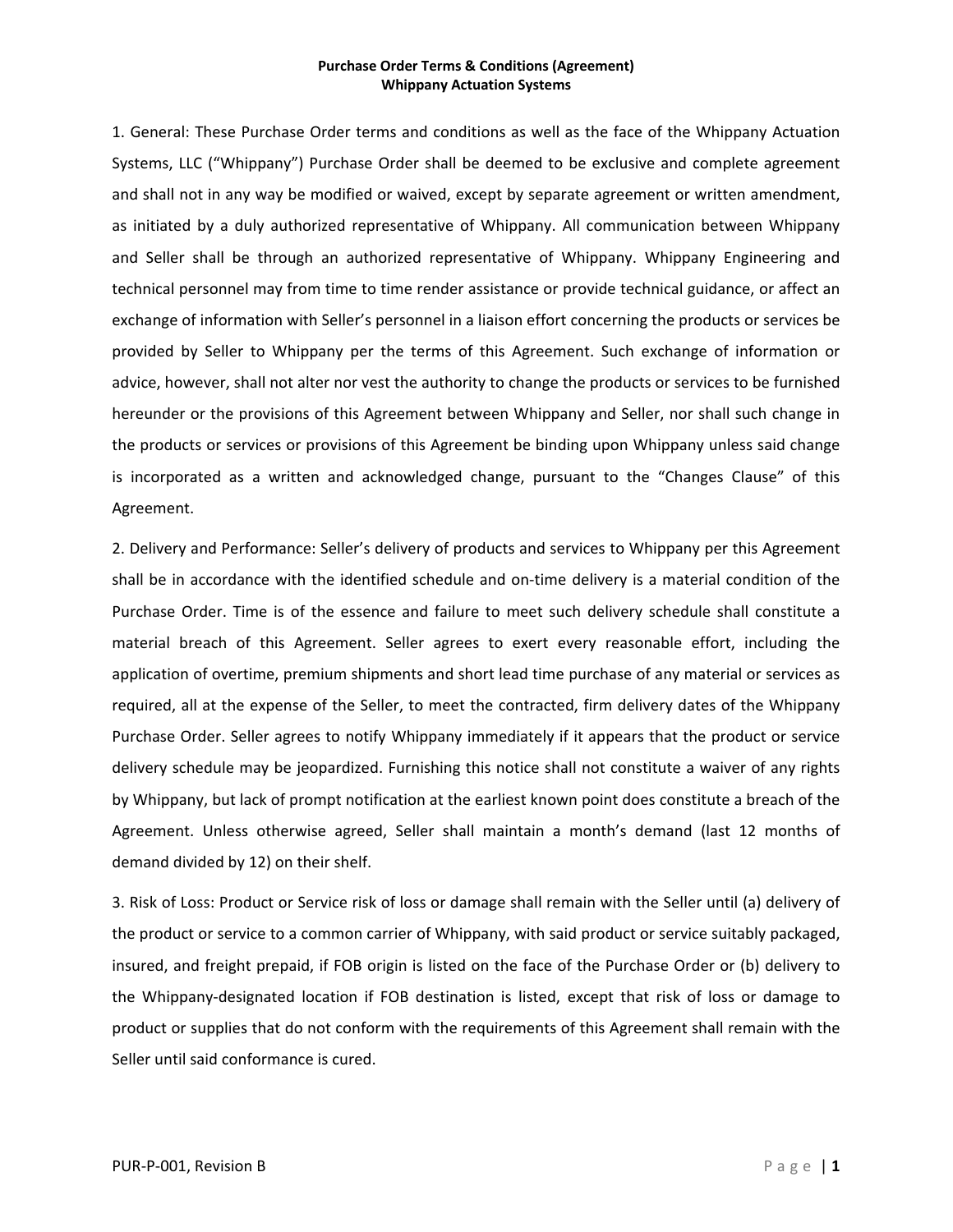4. Specifications: Seller shall comply with all specifications and/or drawings listed on the face of the Purchase Order to which this Agreement is attached by reference as well as all applicable United States Government Specifications. If there are no specifications stated or identified on the face of the Purchase Order, then Seller shall provide Seller's product or services to the applicable commercial standard.

5. Warranty: Seller warrants to Whippany and the customers of Whippany that the products and/or services provided by the Seller to Whippany shall be: (a) free from defects in material and workmanship; (b) shall conform to all applicable specifications; (c) merchantable and suitable for the purpose intended whether express or implied; and (d) free from all liens and encumbrances.

Seller will repair or replace, at Whippany's sole discretion, at Seller's expense, any products or services found to be defective within one year from the date of acceptance by Whippany or initial use by a Whippany customer, whichever is later.

6. Inspection: Seller agrees that its books, records and its facility, or such parts of said facility as may be engaged in the performance of this Purchase Order, shall, at all reasonable times, be subject to inspection and audit by an authorized Whippany representative. Inspection shall not signify acceptance of any work in progress or finished product or service, nor shall such inspection relieve Seller of any warranty obligations hereunder.

7. Rejection: Notwithstanding prior inspection, payment for or use of the product or service, Whippany shall have the right, exercisable within three (3) months of its receipt of the product or service, to reject any product or service which does not conform to the requirements of the Purchase Order and this Agreement. This limitation shall not apply to rejections of product or services for latent defects, fraud or such gross mistakes that amount to fraud. All such rejected product or services shall be returned to Seller, transportation collect (declared at full value, unless advised otherwise) for credit or refund and shall not be replaced by Seller except upon written instruction from Whippany. Whippany may elect to repair nonconforming product or services at Seller's expense. Whippany's rights under this paragraph shall be in addition to and shall not be deemed to diminish and rights under the "Warranty" paragraph herein or other respects of this Agreement.

8. Changes: Whippany may at any time make changes in specifications or drawings as to any product, materials, or services covered by this Purchase Order or by written amendment signed by a Whippany Representative. If such changes result in an increase or decrease in the amount due Seller under this Purchase Order, an equitable adjustment shall be negotiated in the contract price for the products or services effected by the change or the performance schedule or both. Any claim by Seller for adjustment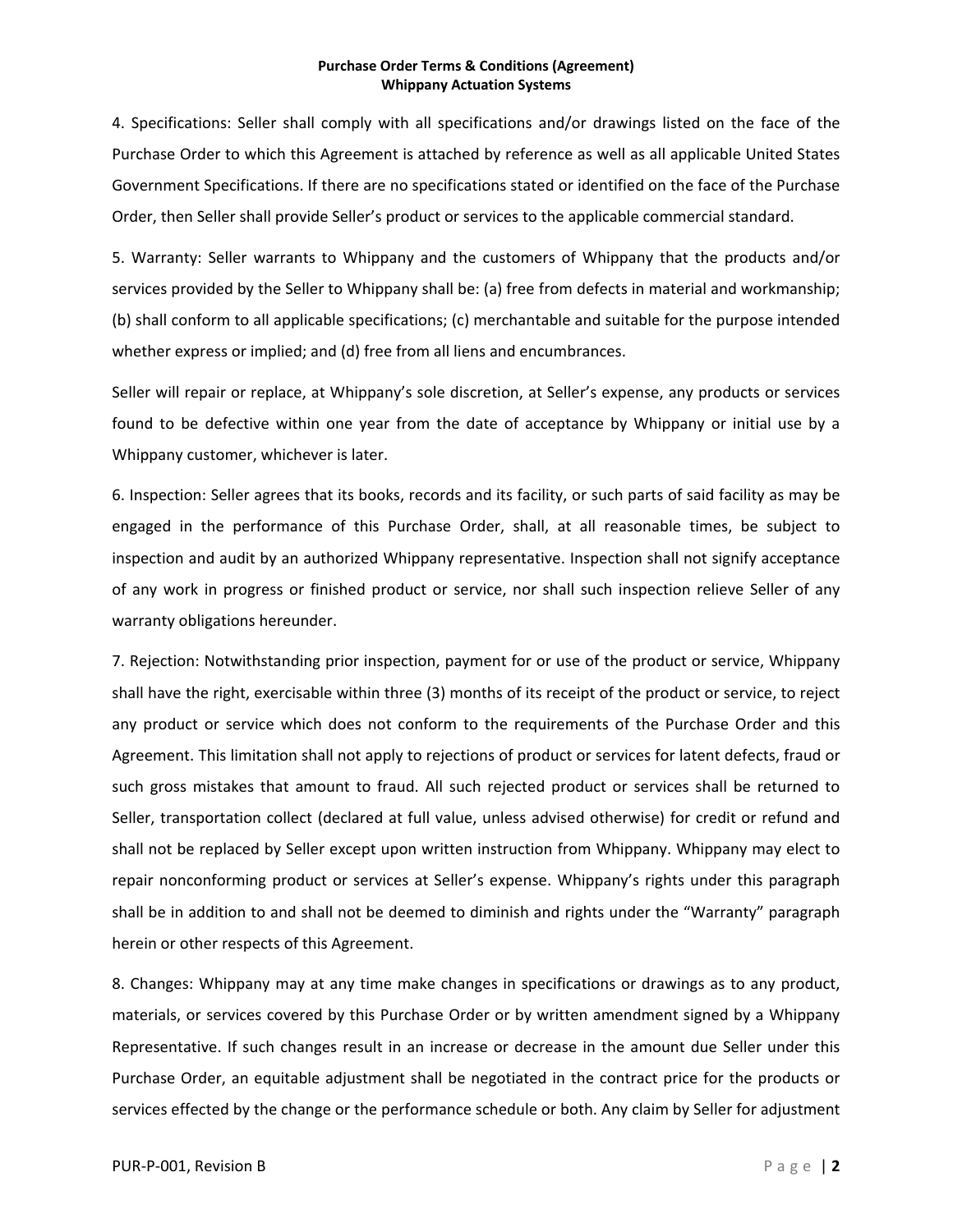hereunder shall be deemed waived unless asserted in writing to Whippany within thirty (30) days from the date the Seller received notification of the change. Nothing in this clause shall excuse Seller from proceeding with this Purchase Order as changed.

9: Restrictions: Seller is prohibited from selling or offering to sell any part number, product, materials or services covered by this Purchase Order to any entity other than Whippany without Whippany's prior written approval. Whippany shall retain sole and exclusive distribution rights for any use of such product, materials, or services, including but not limited to new production, aftermarket sales, and repair and overhaul services. Seller shall not seek Part Manufacturing Approval ("PMA") or Supplemental Type Certificate ("STC") approval from the Federal Aviation Administration (FAA) or any other authority, nor shall Seller perform repair, overhaul, or modification of such items without Whippany's prior approval. This article applies to any Whippany parts, materials, or services, as well as modification or derivatives thereof.

10: Use of data: Seller shall not reproduce, use or disclose, without Whippany's prior written consent, any data, designs, product designs or other business and/or technical information developed, owned or controlled by Whippany except as necessary in the exclusive performance of the Purchase Order consistent with this Agreement for Whippany. (This clause may not apply to property owned by or developed under contract for the government.)

Any technical information disclosed by Seller to Whippany in connection with the product or services supplied pursuant to this Agreement is disclosed on confidential basis.

11. Patent or Copyright Protection: Seller shall indemnify and hold harmless Whippany, its successors, assigns, and customers from and against any claims, liability, loss and damage, including without limitation, costs, expenses, and attorney fees arising out of or relating to any claim of patent, copyright, trademark, or other proprietary right infringement of or in any way related to the product, services or parts thereof, in whole or in part, furnished hereunder or any litigation based thereon.

12. Advertising Announcements and News Releases: Seller shall not, without first obtaining the written consent of Whippany, publish or issue any news releases, advertisement or other, nor make any public announcements or denial or confirmation of same concerning the fact that Seller has furnished or contracted to furnish Whippany product and/or services as commented herein.

13. Seller's Financial Status: Whippany shall have the right to immediately cancel this Purchase Order or any part thereof without liability in the event of the happening of any of the following or any other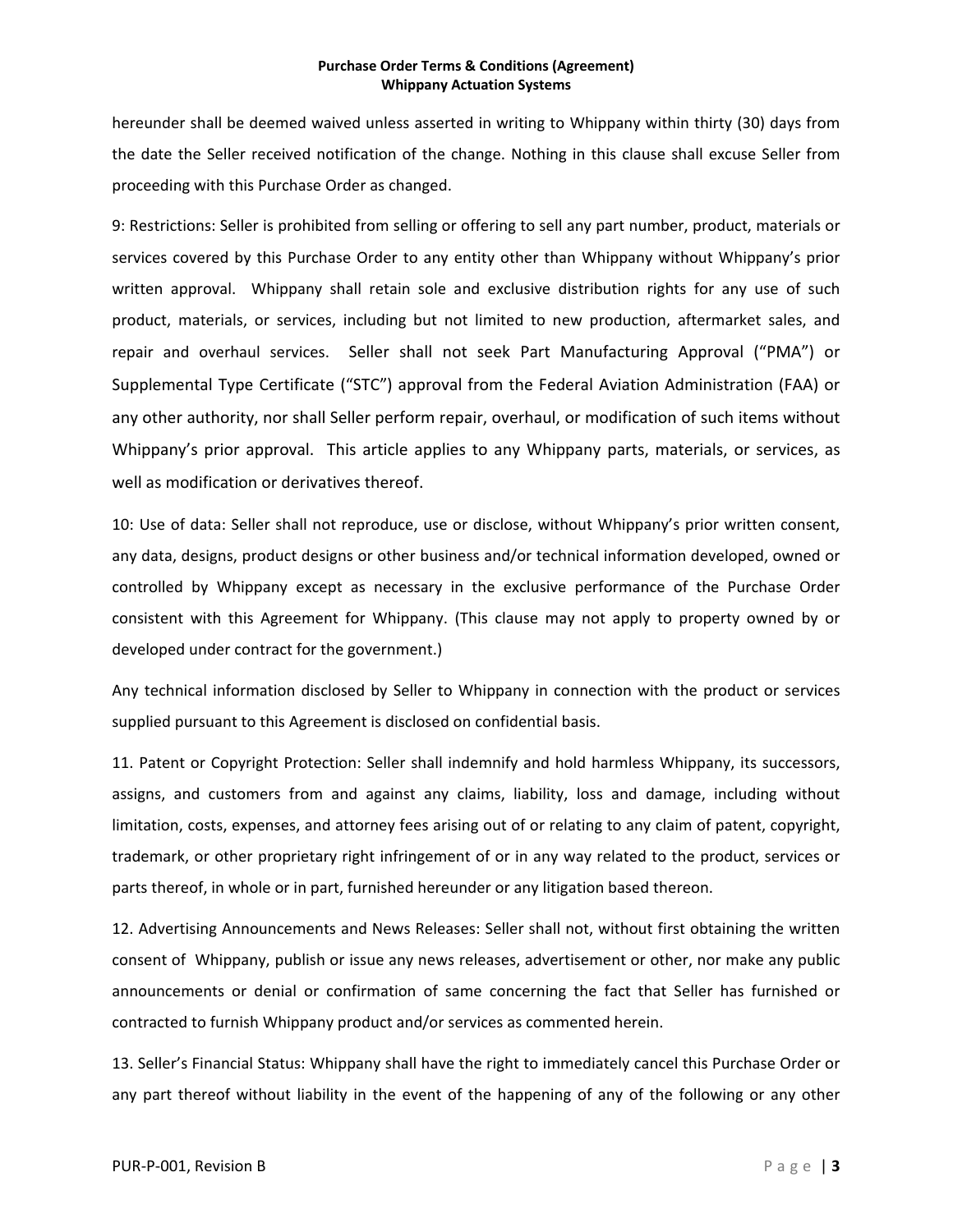comparable event: a) in solvency of the Seller; b) filing of a voluntary petition in bankruptcy of the Seller; c) filing of any involuntary petition in bankruptcy against the Seller; or d) execution of an assignment for the benefit of creditors by Seller provided that such petition, appointment or assignment is not vacated or nullified within fifteen (15) days of such event.

14. Assignment and Set off: Performance of this Purchase Order shall not be assigned by Seller without the prior written consent of Whippany. Whippany shall have the right to reduce or set off against amounts owing hereunder any indebtedness or other claim which Whippany or its affiliated companies may have against the Seller, or any of its affiliated companies, however and whenever arising.

15. Excusable Delays: Neither party shall not be liable for delays of reasonable duration due to acts of God, of the public enemy, acts or demands of the government or any government agency, strikes, fires, accidents, or other unforeseeable causes beyond its control and not due to its fault or negligence. Each Party shall notify the other Party in writing of the cause of the delay within five (5) days after the beginning thereof. In the event of such delay of Seller, Whippany shall have the right, at its option and without liability to Seller, to cancel by notice in writing to Seller the portion or portions of this Purchase Order so affected.

16. Relationship of the Parties: Seller and Whippany are independent contracting parties and nothing in the Purchase Order shall make either Party the agent for, or legal representative of the other for any purpose whatsoever, nor does it grant either Party any authority to assume or create any obligation on behalf of or in the name of the other.

17. Government Compliance: Seller agrees to comply with all federal, state, and local laws, executive orders, rules and regulations and ordinances which may be applicable to Seller's performance of its obligations under this Purchase Order, including, but not limited to, Fair Labor Standards Act of 1938 as amended, and the Equal Employment Opportunity Acts and Occupational Safety and Health Act. Seller shall indemnify and hold Whippany harmless from any costs, fines or damages arising from Seller's failure to comply with this paragraph.

18. Export Licenses: Seller shall be responsible for obtaining all export licenses and permits from known government agencies for shipment to the designated location(s) on behalf of the Purchase Order.

19. Damages: Whippany reserves the right to seek all damages related to nonperformance of the Seller available by law or otherwise. Notwithstanding the above, any costs incurred by Whippany related to repair, rework, modification, scrap, concession consideration, expedited processing, administration,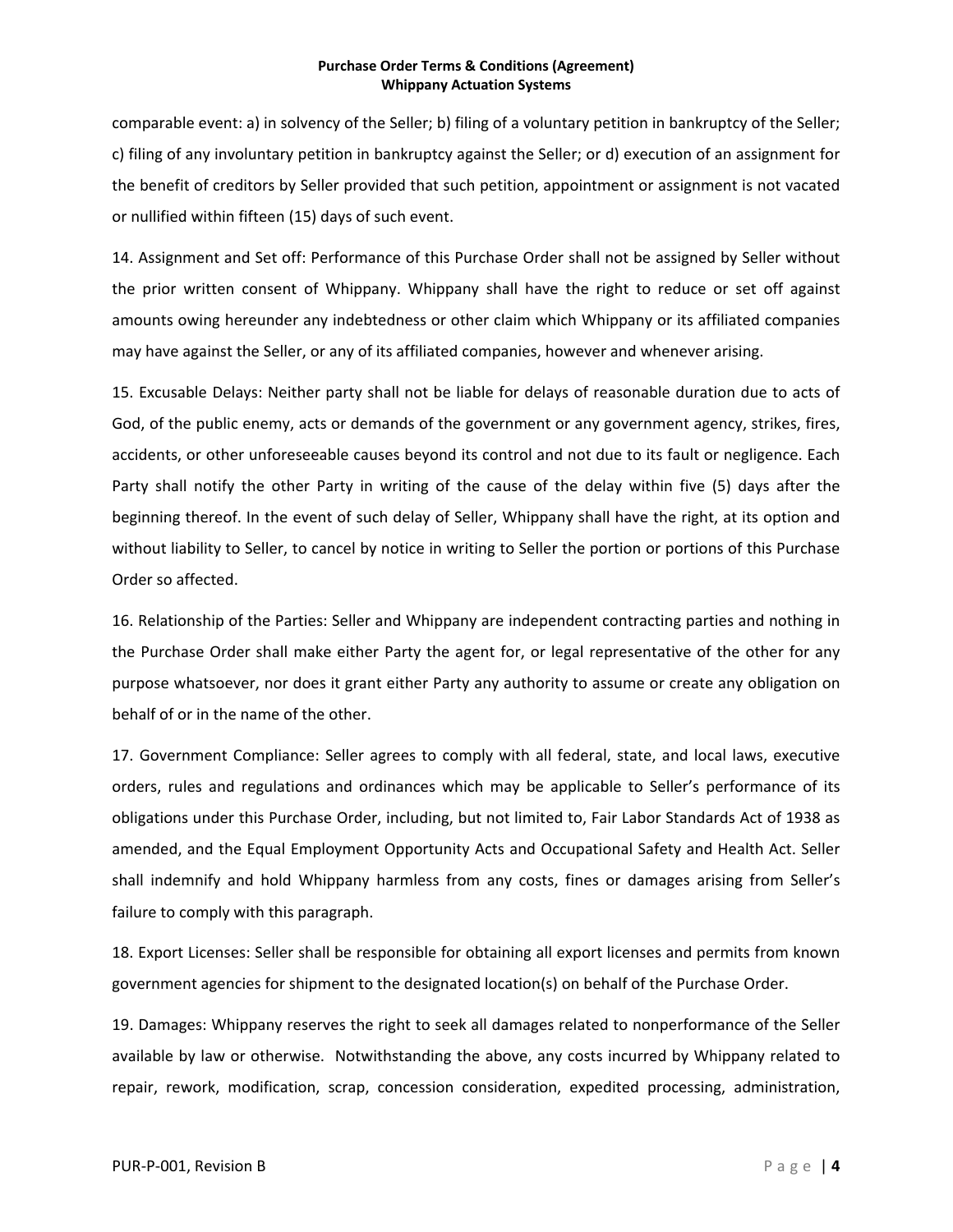penalties, or other damages arising out of late deliveries, defects, or other nonperformance of the Seller shall be recovered from Seller by Whippany. Any such damages shall be detailed by Whippany and amounts due shall either be withheld from future payments to Seller or specifically invoiced by Whippany at Whippany's sole discretion.

20. Cancellation: Whippany reserves the right to cancel all or any part of this Purchase Order, without liability to Seller, if Seller repudiates or breaches any term of this Purchase Order, including: a) Seller's warranties; b) fails to perform services or deliver product as specified by Whippany on the face of the Purchase Order or others, or c) fails to make progress so as to endanger timely and proper completion of services or delivery of the product or services, and does not correct such failure of breach within ten (10) days (or such shorter period of time if commercially reasonable under the circumstances) after receipt of written notice from Whippany specifying such failure or breach.

21. Termination: In addition to any other rights of Whippany to cancel or terminate this Purchase Order, Whippany may at its option immediately terminate all or any part of this Purchase Order, at any time and for any reason, by giving written notice to Seller. Upon such termination, Whippany shall pay to Seller the following amounts without duplication: a) the Purchase Order price for all product or services which have been completed in accordance with the Purchase Order and this Agreement and not previously paid for; and b) the actual costs of work‐in‐progress and raw materials incurred by Seller in furnishing the product or services under this Purchase Order to the extent such costs are reasonable in amount and are properly allocable or apportionable under generally accepted accounting principles to the terminated portion of this Purchase Order, less, however, the reasonable value or cost (whichever is higher) of any product, services or material used or sold by Seller with Whippany's written consent and the cost of any damaged or destroyed product, service or material. Whippany will make no payments for finished product, work-in-progress, or raw materials fabricated or procured by Seller in amounts in excess of those authorized in delivery releases or the Purchase Order nor for any undelivered product or services which are in Seller's standard stock or which are readily marketable. Payments made under this paragraph shall not exceed the aggregate price payable by Whippany for finished product or service which would be produced by Seller under delivery or release schedules of the Purchase Order outstanding at the date of termination. Except as provided in this paragraph, Whippany will not be liable for, nor be required to make payments to Seller, directly or on account of claims by Seller's subcontractors, for a loss of anticipated profit, unabsorbed overhead, interest on claim, product development and engineering costs, facility or equipment costs, rental costs, unamortized depreciation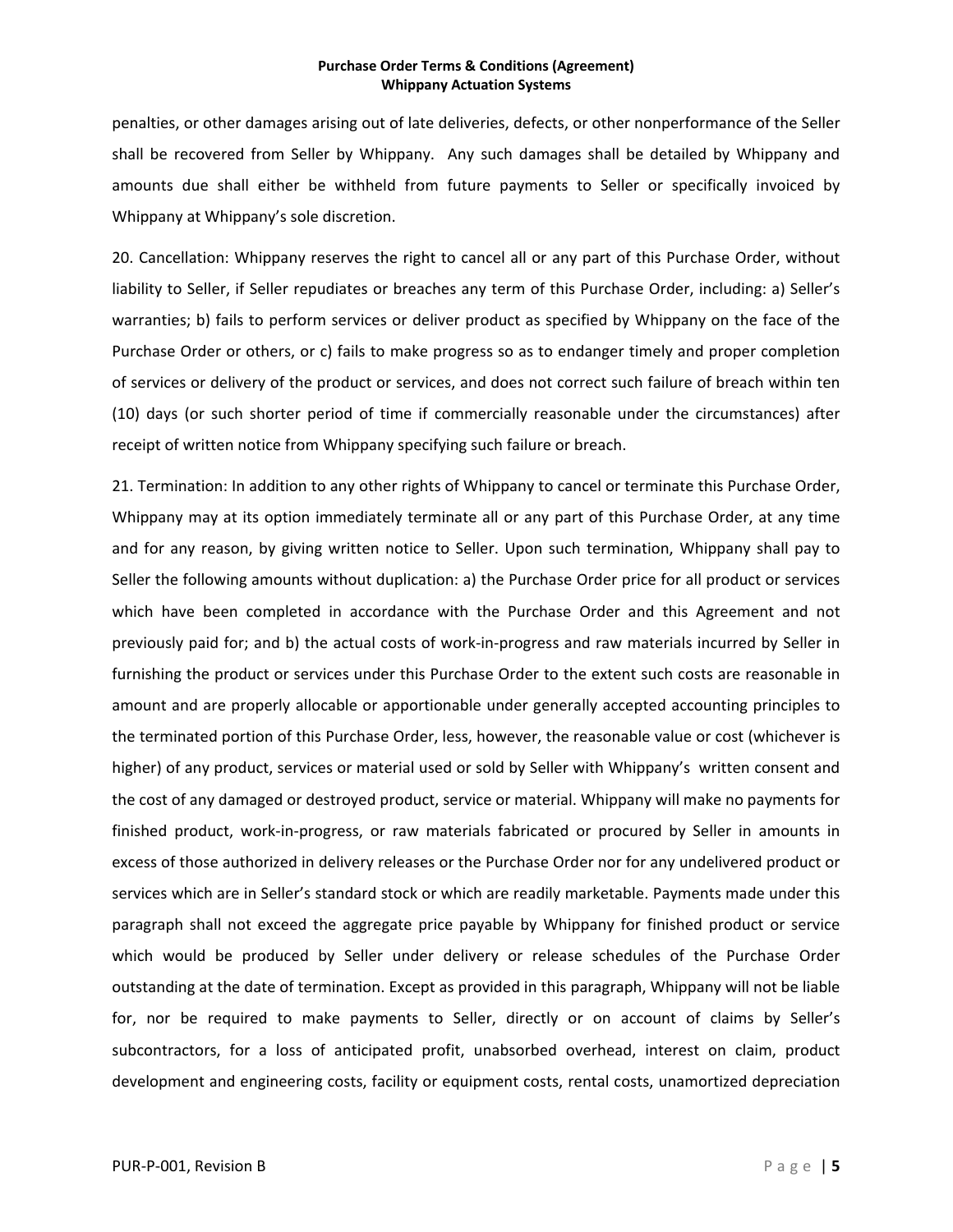costs, and general and administrative burden charges. Within sixty (60) days from the effective date of termination, Seller shall submit a comprehensive termination claim to Whippany with sufficient supporting data to permit Whippany audit and shall thereafter promptly furnish such supplemental and supporting information as Whippany shall request. Whippany or its agents shall have the right to examine all books, records, facilities, work, material inventories, and other items related to any termination claim.

22. Stop Work Order: Whippany reserves the right to stop work under this Purchase Order for a reasonable time without liability.

23. Cumulative Remedies: The rights and remedies herein reserved to Whippany shall be cumulative and additional to any other or further rights available to Whippany by law and/or equity.

24. Governing Law: This Purchase Order is to be construed according to the laws of the State of New Jersey, Seller irrevocably consents to the bringing of any action arising in connection with this Purchase Order or breach thereof in the Courts of the State of New Jersey or in the Federal Courts located therein regardless of whether, absent such consent, personal jurisdiction could otherwise be obtained.

25. Captions: Captions as used herein are for convenience of reference only and shall not be construed to limit or extend the language of the provisions to which such caption may refer.

26. Liability Insurance: Seller represents that it carries adequate worker's compensation, public liability and property insurance with responsible insurers to cover any work performed by Seller on Whippany's or its customer's property. On request, Seller will furnish proof of insurance. Seller shall indemnify and hold Whippany harmless from and against any and all loss or injury of any kind or nature (including death) to all persons or property, or for claims therefore, including defense costs and attorney fees, resulting from, pertaining to, or arising out of Seller's performance of this Purchase Order regardless of cause or nature of such claims and irrespective of Whippany's negligence. This indemnity shall not, however, apply to losses or claims arising from Whippany's sole negligence.

Seller expressly waives any immunity defense under Workers Compensation laws and will indemnify and hold Whippany harmless from any claim of injury, illness, or death brought by its employees, agents, assigns or subcontractors against Whippany in accordance with the preceding paragraph.

27. Whippany's Property in Seller's Possession: Title to any property furnished by Whippany hereunder shall, at all times, remain in Whippany, but Seller assumes the risk of and shall be responsible for any loss thereof or damage thereto, however caused. Without limiting the foregoing, Seller agrees to